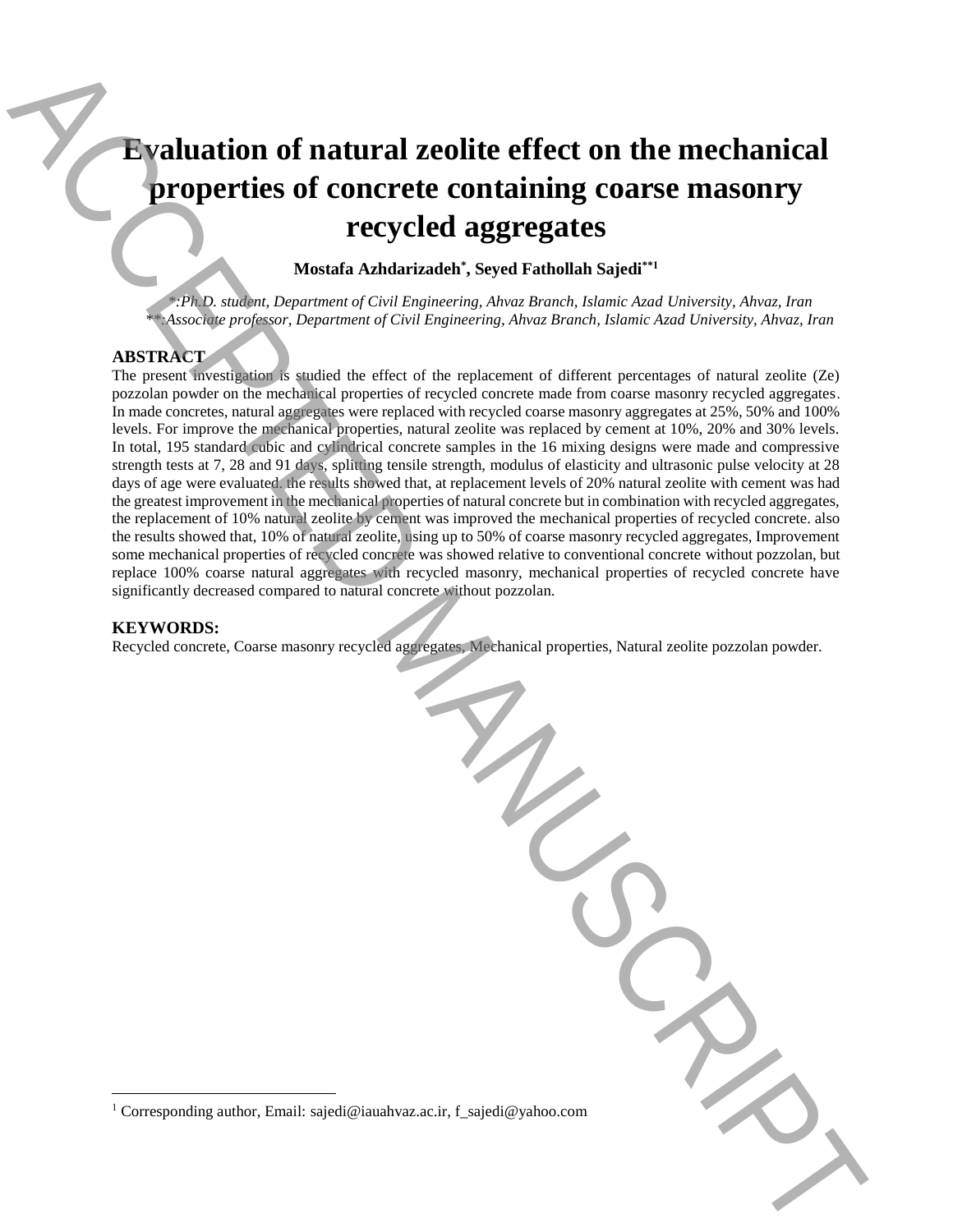## **1. Introduction**

Today, it is no secret that the rapid development of infrastructure in developing countries has led to many environmental damage. Concrete is one of the products that has a great role in consuming non-renewable resources. Today, the view based on sustainable development in the manufacturing industry is growing and increasing, and concrete as one of the most widely used construction products is at the forefront of this view. It is estimated that waste from construction and demolition will account for about 40% of total waste [1]. Production of construction waste in the United States has reached about 140 million tons, and the European Union has announced the production of construction waste per year is 970 million tons, equivalent to 2 tons per citizen [2]. According to the European Union, about (50-55) % of construction waste is concrete waste and about (30-40) % of this waste is construction waste and a small percentage includes other waste such as glass and wood [3]. Therefore, many of these countries have defined one of the foundations of sustainable development in the reuse of recycled aggregates. Leite showed that the aggregates obtained from the construction and demolition were suitable for the construction of concrete [4]. It is estimated that by 2020, at least 50% of the construction materials for new buildings will be recycled materials [5]. Due to the fact that (60-75) % of the volume of concrete are aggregates [6] and due to the feasibility of recycling construction waste, as well as its environmental, and economic benefits, waste recycling construction and demolition work as a new source of concrete aggregates has attracted much attention [7]. However, some regulations have chosen caution in the use of recycled aggregates, especially in the use of structures, due to the unknown nature of some of their long-term behaviors [8, 9]. Some regulations, such as the UK and German standards, have restricted their use [10, 11], but engineering societies are still working to provide a platform for the use of these concretes for public use. One of the main problems of this type of concrete is the significant reduction of its mechanical properties in alternatives above 30% [12, 13]. However, some studies have shown that it is possible to achieve a higher strength than conventional concrete in replacing 50%, and it is also possible to achieve the design strength required to replace up to 100% [14]. Although the use of pozzolanic materials such as fly ash and micro-silica as admixtures in concrete is common, the effects of using natural zeolite as a pozzolanic material, especially in the **1.** Introduction that the procedure of the procedure of the process of ACCE (see the procedure of ACCE) and the process of ACCE (see the second and the process of ACCE (see the second and the process of ACCE (see the sec

production of recycled concrete, have been less studied. In one study, the effect of natural zeolite on the performance of self-compacting concrete (SCC) was investigated. The results of the experiments showed that natural zeolite improves the performance of SCC in the fresh state. Natural zeolite increases the viscosity and stability of concrete and reduces bleeding, and in severe cases, results in compressive strength equal to or greater than that of reference concrete [15]. This study examines the effect of different percentages of replacement of "coarse masonry aggregates" along with the effect of using natural zeolite on the mechanical properties of recycled concrete made from this type of aggregates.

#### **2. Research methodology**

#### **2-1- Cement materials used in research**

The chemical composition of the cementitious materials used in research is presented in Table 1.

Table 1: Chemical Compounds of Cement Materials Used in Research (%)

| Cement<br>materials |      | SiO <sub>2</sub> Fe <sub>2</sub> O <sub>3</sub> Al <sub>2</sub> O <sub>3</sub> CaO MgO SO <sub>3</sub> LOI |      |      |                          |     |     |
|---------------------|------|------------------------------------------------------------------------------------------------------------|------|------|--------------------------|-----|-----|
| Cement              | 19.8 | 3.9                                                                                                        | 3.1  | 65.3 | 2.5                      | 2.8 | 2.2 |
| Ze                  | 68   | 15                                                                                                         | 11.5 | 2.5  | $\overline{\phantom{a}}$ |     |     |

### **2-2- How to prepare coarse recycled masonry aggregates**

Coarse recycled masonry aggregates included broken bricks, cement plasters, stone, tiles, and ceramics, which were obtained from destroyed buildings in Ahvaz. Initially, construction debris was collected from different depots in the required amount, and then their waste, including soil, plaster, glass, and metals, was separated. With the help of a grinder machine, all debris was shredded and granulated after sieving. The resulting recycled aggregates, which were granulated based on the Iranian National Concrete Mixing Plan, had a MSA as 19 mm, a water absorption rate of 15.22% by weight and a dry density of  $1.04$  tons/m<sup>3</sup> in the furnace. Ahvaz drinking water was used in the construction of concrete mixtures as well as the curing of samples. Polycarboxylate base SP with Polycarboxylate base SP with commercial abbreviation POWER PLAST-PM and a density of  $1.1+\frac{1}{0.02}$  g/cm<sup>3</sup> were used.

### **2-3- Research mix design**

Sixteen mixing design were built with different percentages of coarse recycled masonry aggregates and natural zeolite pozzolan. In all designs, the water to cement ratio is 0.36 and the amount of cement is  $420 \text{ kg/m}^3$ . The process of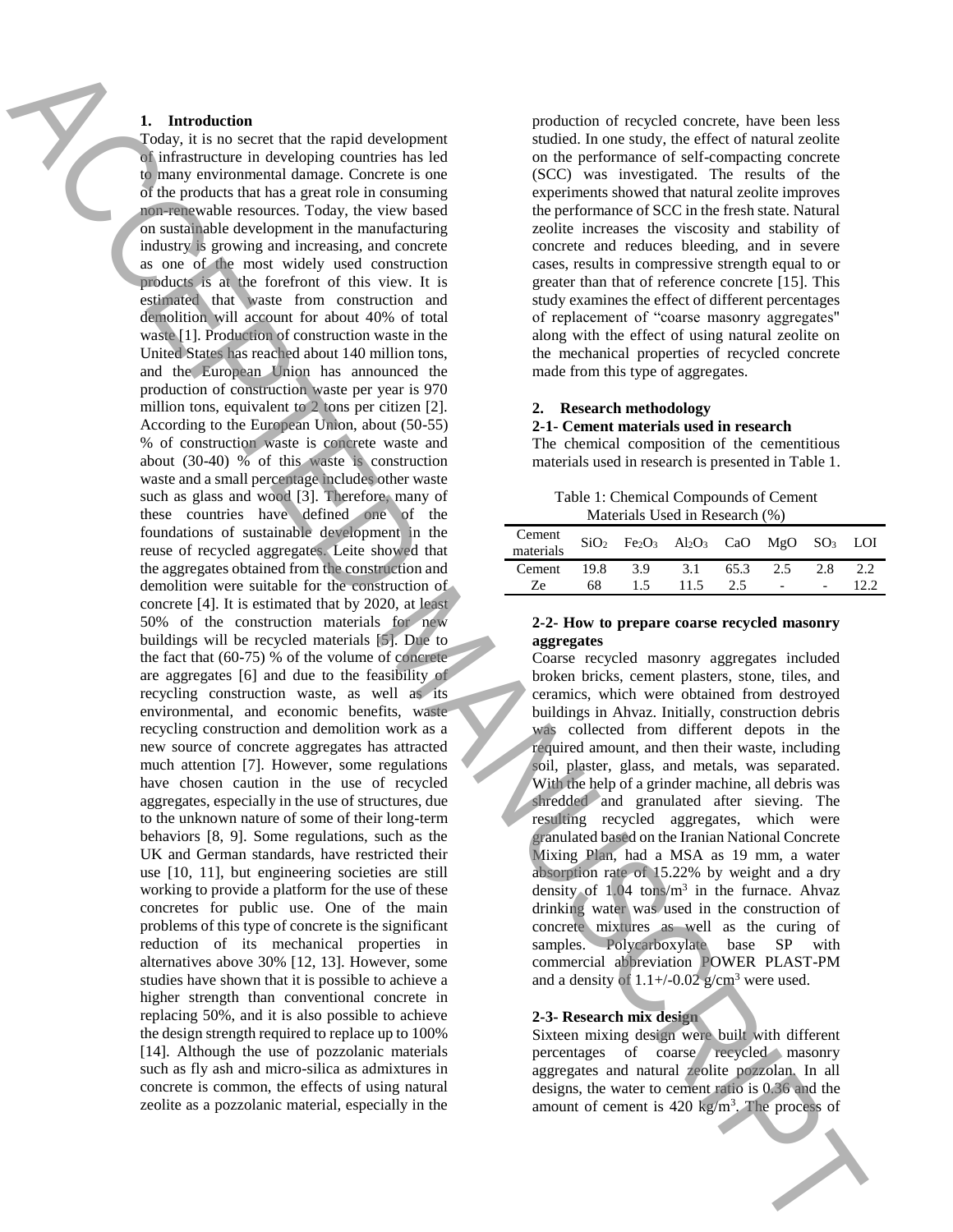mixing materials is based on the three-stage mixing process provided by Sajedi and Jalilifar [16]. The details of the mixing scheme used in the study are presented in Table 2.

## **3-Results and discussion**

# **3-1- Compressive strength at 28 days of age**

Table 2: Details of the mix design of research concrete  $\frac{kg}{m^3}$ 

| MD                                                                                                                                    | C   | <b>NZe</b> | W   | <b>SP</b> | S     | NG    | RG  |  |  |  |
|---------------------------------------------------------------------------------------------------------------------------------------|-----|------------|-----|-----------|-------|-------|-----|--|--|--|
| RC0/CC                                                                                                                                | 420 | 4.2        | 150 |           |       | 937   | 766 |  |  |  |
| RC25                                                                                                                                  | 420 | 4.2        | 150 | ۰         | 234   | 703   | 766 |  |  |  |
| RC50                                                                                                                                  | 420 | 4.2        | 150 |           | 468.5 | 468.5 | 766 |  |  |  |
| <b>RC100</b>                                                                                                                          | 420 | 4.2        | 150 |           | 937   |       | 766 |  |  |  |
| $RC0-Ze10$                                                                                                                            | 399 | 4.2        | 150 | 42        |       | 937   | 766 |  |  |  |
| RC25-Ze10                                                                                                                             | 399 | 4.2        | 150 | 42        | 234   | 703   | 766 |  |  |  |
| RC50-Ze10                                                                                                                             | 399 | 4.2        | 150 | 42        | 468.5 | 468.5 | 766 |  |  |  |
| RC100-Ze10                                                                                                                            | 399 | 4.2        | 150 | 42        | 937   |       | 766 |  |  |  |
| $RC0 - Ze20$                                                                                                                          | 378 | 4.2        | 150 | 84        |       | 937   | 766 |  |  |  |
| RC25-Ze20                                                                                                                             | 378 | 4.2        | 150 | 84        | 234   | 703   | 766 |  |  |  |
| RC50-Ze20                                                                                                                             | 378 | 4.2        | 150 | 84        | 468.5 | 468.5 | 766 |  |  |  |
| RC100-Ze20                                                                                                                            | 378 | 4.2        | 150 | 84        | 937   |       | 766 |  |  |  |
| $RC0 - Ze30$                                                                                                                          | 357 | 4.2        | 150 | 126       |       | 937   | 766 |  |  |  |
| RC25-Ze30                                                                                                                             | 357 | 4.2        | 150 | 126       | 234   | 703   | 766 |  |  |  |
| RC50-Ze30                                                                                                                             | 357 | 4.2        | 150 | 126       | 468.5 | 468.5 | 766 |  |  |  |
| RC100-Ze30                                                                                                                            | 357 | 4.2        | 150 | 126       | 937   |       | 766 |  |  |  |
| MD: mix design, C. cement, NZe: natural zeolite, W: water, SP: super-plasticizer, S: sand, NG: natural gravel,<br>RG: recycled gravel |     |            |     |           |       |       |     |  |  |  |



Fig. 1: Compressive strength changes at 28 days of age according to the percentage of aggregate replacement for ordinary and recycled concrete containing natural zeolite